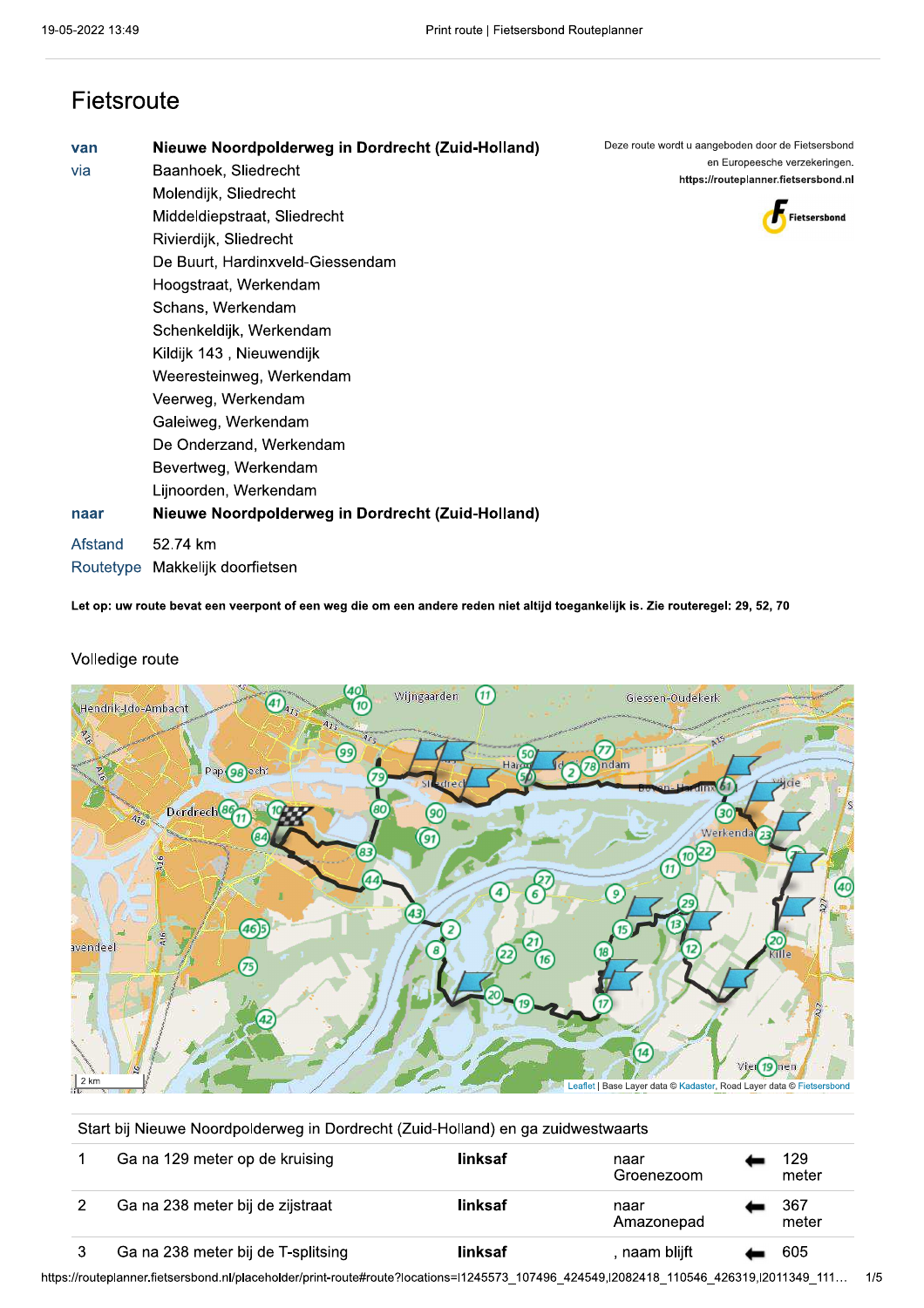|       |                                                                                                                                                                            |               | Amazonepad                                    | meter        |
|-------|----------------------------------------------------------------------------------------------------------------------------------------------------------------------------|---------------|-----------------------------------------------|--------------|
| 4     | Ga na 26 meter bij de T-splitsing                                                                                                                                          | rechtsaf      | naar Randweg                                  | 632<br>meter |
| 5     | Ga na 347 meter bij de zijstraat                                                                                                                                           | schuin rechts | naar Middelweg                                | 979<br>meter |
| 6     | Ga na 1.0 km. op de kruising                                                                                                                                               | linksaf       | naar Loswalweg                                | 2.0 km.      |
| 7     | Ga na 174 meter bij de 5-sprong                                                                                                                                            | schuin rechts | naar Wantijdijk                               | 2.2 km.      |
| 8     | Ga na 1.3 km. bij de zijstraat                                                                                                                                             | linksaf       | naar Kors<br>Monsterpad                       | 3.5 km.      |
| 9     | Ga na 1.3 km. na de oversteek                                                                                                                                              | rechtdoor     | , naam wordt<br>fietspad<br><b>Baanhoek</b>   | 4.8 km.      |
| 10    | Ga na 1.4 km. bij de zijstraat<br>Op deze weg komt u in de woonplaats Sliedrecht.                                                                                          | rechtsaf      | naar Parallelweg                              | 6.3 km.      |
| 11    | Ga na 533 meter bij de T-splitsing                                                                                                                                         | scherp links  | naar Baanhoek                                 | 6.8 km.      |
| 12    | Ga na 954 meter bij het einde<br>In dit routeonderdeel zit een Paaltje.                                                                                                    | rechtdoor     | , naam wordt<br>Molendijk                     | 7.8 km.      |
| 13    | Ga na 788 meter bij de zijstraat                                                                                                                                           | rechtsaf      | naar A W de<br>Landgraafstraat                | 8.6 km.      |
| 14    | Ga na 292 meter op de kruising                                                                                                                                             | rechtdoor     | , naam wordt<br>Van de Houten<br>Willemsplein | 8.9 km.      |
| 15    | Ga na 42 meter op de kruising                                                                                                                                              | schuin links  | naar<br>Havenstraat                           | 8.9 km.      |
| 16    | Ga na 312 meter op de kruising                                                                                                                                             | rechtdoor     | , naam wordt<br>Doctor<br>Langeveldplein      | 9.2 km.      |
| 17    | Ga na 79 meter bij het kruispunt                                                                                                                                           | rechtdoor     | , naam wordt<br>Middeldiepstraat              | 9.3 km.      |
| 18    | Ga na 502 meter op de kruising                                                                                                                                             | linksaf       | naar<br>Oosterbrugstraat                      | 9.8 km.      |
| 19    | Ga na 87 meter op de kruising                                                                                                                                              | rechtsaf      | naar Rivierdijk                               | 9.9 km.      |
| 20    | Ga na 895 meter bij het kruispunt                                                                                                                                          | schuin rechts | naam blijft<br>Rivierdijk                     | 10.8 km.     |
| 21    | Ga na 1.5 km. bij het kruispunt<br>Deze afslag is bij een Verkeerslicht.                                                                                                   | scherp rechts | naar fietspad<br>A15                          | 12.3 km.     |
| 22    | Ga na 2.1 km. bij de zijstraat<br>Op deze weg komt u in de woonplaats Hardinxveld-<br>Giessendam.                                                                          | rechtsaf      | naar fietspad                                 | 14.4 km.     |
| 23    | Ga na 683 meter bij de T-splitsing                                                                                                                                         | rechtsaf      | naar Rivierdijk                               | 15.1 km.     |
| 24    | Ga na 109 meter bij het kruispunt                                                                                                                                          | rechtsaf      | , naam blijft<br>Rivierdijk                   | 15.2 km.     |
| 25    | Ga na 2.7 km. bij de zijstraat                                                                                                                                             | linksaf       | naar De Buurt                                 | 17.9 km.     |
| 26    | Ga na 424 meter bij de T-splitsing<br>In dit routeonderdeel zit een Dit is een gastadres van Vrienden<br>op de Fiets met de volgende beschrijving: Verblijftype: Tuinhuis. | linksaf       | naar Rivierdijk                               | 18.3 km.     |
| 27    | Ga na 108 meter op de kruising                                                                                                                                             | rechtsaf      | , naam blijft<br>Rivierdijk                   | 18.4 km.     |
| 28    | Ga na 65 meter bij de zijstraat                                                                                                                                            | rechtsaf      | naar Veer                                     | 18.5 km.     |
| $\Xi$ | Ga na 25 meter bij kade                                                                                                                                                    | schuin rechts | naar veerpont                                 | 18.5 km.     |

https://routeplanner.fietsersbond.nl/placeholder/print-route#route?locations=l1245573\_107496\_424549,l2082418\_110546\_426319,l2011349\_111... 2/5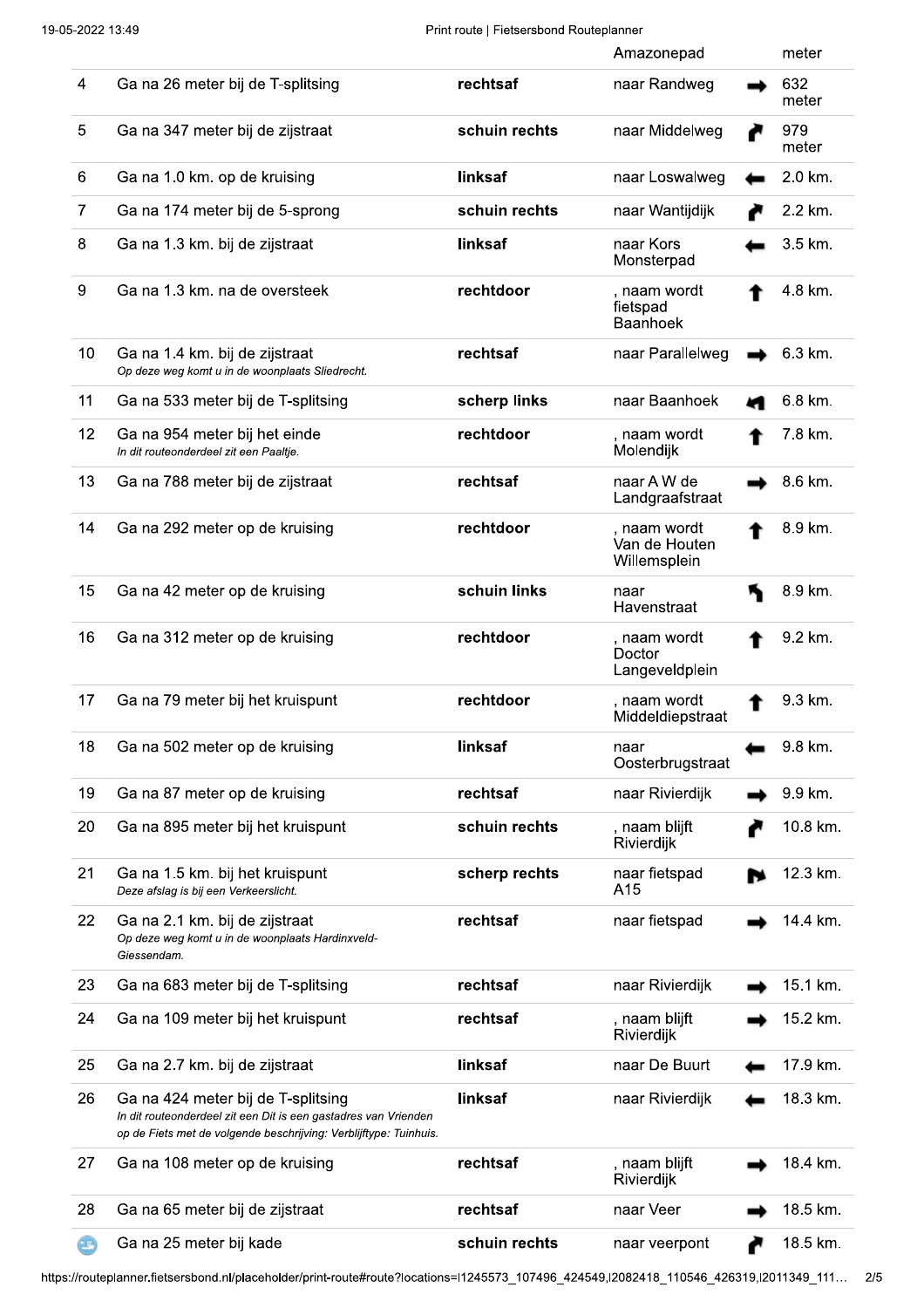|    |                                                                                                                                                                                                                                                                                                                                                                                                                                                      |              | over Boven-<br>Merwede in<br>Hardinxveld-<br>Giessendam<br>(Altena, Noord-<br>Brabant) |          |          |
|----|------------------------------------------------------------------------------------------------------------------------------------------------------------------------------------------------------------------------------------------------------------------------------------------------------------------------------------------------------------------------------------------------------------------------------------------------------|--------------|----------------------------------------------------------------------------------------|----------|----------|
| 30 | Ga na 753 meter bij kade<br>In dit routeonderdeel zit een Niet altijd toegankelijk, en een<br>Veerpont met de volgende beschrijving: Naam: Gorinchem -<br>Werkendam - Hardinxveld; Plaatsnaam: Gorinchem,<br>Werkendam, Hardinxveld; Informatie: 0183-659314 (Riveer);<br>Type veer: Motorveerboot; Opmerkingen:<br>-Op donderdag(koop)avond in Gorinchem extra afvaart naar<br>Woudrichem-Sleeuwijk-Werkendam-Hardinxveld als er<br>passagiers zijn | rechtdoor    | naar Sasdijk                                                                           |          | 19.3 km. |
| 31 | Ga na 151 meter bij de T-splitsing<br>Op deze weg komt u in de woonplaats Werkendam.                                                                                                                                                                                                                                                                                                                                                                 | linksaf      | , naam blijft<br>Sasdijk                                                               |          | 19.4 km. |
| 32 | Ga na 470 meter bij de zijstraat                                                                                                                                                                                                                                                                                                                                                                                                                     | rechtsaf     | naar<br>Merwestraat                                                                    |          | 19.9 km. |
| 33 | Ga na 129 meter bij de T-splitsing                                                                                                                                                                                                                                                                                                                                                                                                                   | linksaf      | naar Hoogstraat                                                                        |          | 20.0 km. |
| 34 | Ga na 124 meter bij de T-splitsing                                                                                                                                                                                                                                                                                                                                                                                                                   | linksaf      | , naam blijft<br>Hoogstraat                                                            |          | 20.1 km. |
| 35 | Ga na 1 meter bij de zijstraat                                                                                                                                                                                                                                                                                                                                                                                                                       | rechtsaf     | , naam blijft<br>Hoogstraat                                                            |          | 20.1 km. |
| 36 | Ga na 64 meter bij het einde                                                                                                                                                                                                                                                                                                                                                                                                                         | rechtdoor    | , naam wordt<br>Werkensedijk                                                           |          | 20.2 km. |
| 37 | Ga na 181 meter bij de zijstraat                                                                                                                                                                                                                                                                                                                                                                                                                     | schuin links | naar fietspad                                                                          |          | 20.4 km. |
| 38 | Ga na 68 meter bij de T-splitsing                                                                                                                                                                                                                                                                                                                                                                                                                    | schuin links | naar<br>Werkensedijk                                                                   |          | 20.5 km. |
| 39 | Ga na 989 meter bij de rotonde                                                                                                                                                                                                                                                                                                                                                                                                                       | schuin links | naar Schans                                                                            |          | 21.4 km. |
| 40 | Ga na 414 meter bij de Y-splitsing                                                                                                                                                                                                                                                                                                                                                                                                                   | rechtdoor    | , naam blijft<br>Schans                                                                |          | 21.9 km. |
| 41 | Ga na 390 meter bij de zijstraat                                                                                                                                                                                                                                                                                                                                                                                                                     | rechtsaf     | naar<br>Schenkeldijk                                                                   |          | 22.3 km. |
| 42 | Ga na 983 meter bij de Y-splitsing<br>In dit routeonderdeel zit een Waterlinie met de volgende<br>beschrijving: Naam: Molen en bunker, en een Paaltje.                                                                                                                                                                                                                                                                                               | linksaf      | , naam blijft<br>Schenkeldijk                                                          |          | 23.3 km. |
| 43 | Kom na 522 meter bij [onbekend] in Nieuwendijk (Altena, Noord-Brabant)<br>Op deze weg komt u in de woonplaats Nieuwendijk. In dit routeonderdeel zit een Waterlinie met de volgende<br>beschrijving: Naam: Werk aan de Bakkerskil, en een Waterlinie met de volgende beschrijving: Naam: Papsluis<br>Werkendam.                                                                                                                                      |              |                                                                                        | 23.8 km. |          |
| 44 | Ga na 1.0 km. bij de zijstraat<br>In dit routeonderdeel zit een Waterlinie met de volgende<br>beschrijving: Naam: Werk aan de Bakkerskil, en een Waterlinie<br>met de volgende beschrijving: Naam: Papsluis Werkendam, en<br>een Paaltje, en een Waterlinie met de volgende beschrijving:<br>Naam: Inlaat Bakkerskil.                                                                                                                                | rechtdoor    | , naam wordt<br>Kildijk                                                                |          | 24.8 km. |
| 45 | Ga na 309 meter bij de zijstraat<br>In dit routeonderdeel zit een Waterlinie met de volgende<br>beschrijving: Naam: Inlaat Bakkerskil.                                                                                                                                                                                                                                                                                                               | rechtsaf     | naar<br>Heimansgatweg                                                                  |          | 25.1 km. |
| 46 | Ga na 200 meter op de kruising<br>Op deze weg komt u in de woonplaats Werkendam.                                                                                                                                                                                                                                                                                                                                                                     | linksaf      | naar<br>Weeresteinweg                                                                  |          | 25.3 km. |
| 47 | Ga na 2.5 km. bij de T-splitsing                                                                                                                                                                                                                                                                                                                                                                                                                     | rechtsaf     | naar Hoge<br>Polderweg                                                                 |          | 27.8 km. |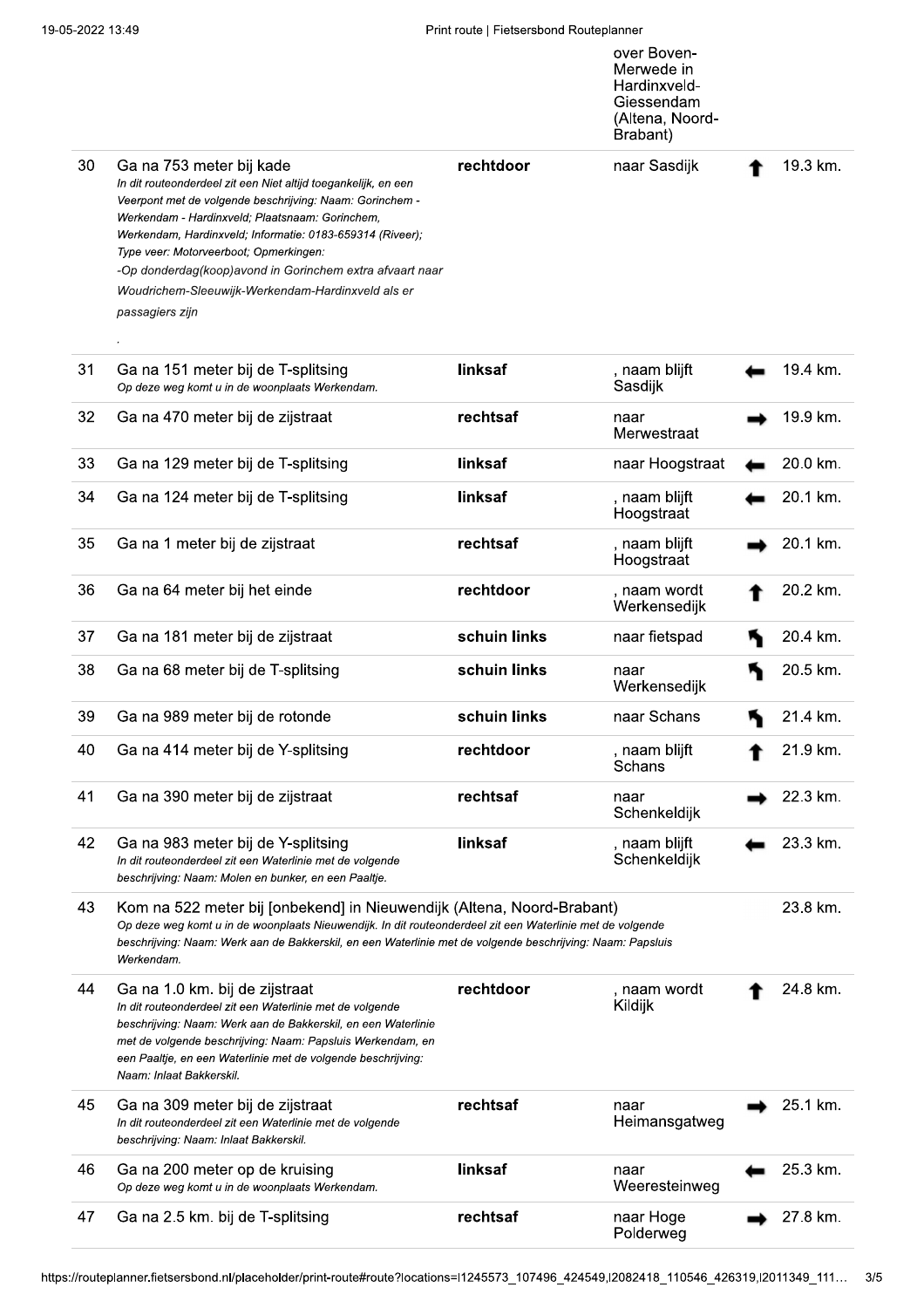| 19-05-2022 13:49<br>Print route   Fietsersbond Routeplanner |                                                                                                                                                                                                                                                                 |               |                                                                                                              |  |          |
|-------------------------------------------------------------|-----------------------------------------------------------------------------------------------------------------------------------------------------------------------------------------------------------------------------------------------------------------|---------------|--------------------------------------------------------------------------------------------------------------|--|----------|
| 48                                                          | Ga na 421 meter bij de T-splitsing                                                                                                                                                                                                                              | linksaf       | naar<br>Grotewaardweg                                                                                        |  | 28.2 km. |
| 49                                                          | Ga na 36 meter bij de zijstraat                                                                                                                                                                                                                                 | rechtsaf      | naar<br>Kijfhoekweg                                                                                          |  | 28.2 km. |
| 50                                                          | Ga na 702 meter bij de T-splitsing                                                                                                                                                                                                                              | rechtsaf      | naar<br>Draepkilweg                                                                                          |  | 28.9 km. |
| 51                                                          | Ga na 1.1 km. bij de zijstraat                                                                                                                                                                                                                                  | linksaf       | naar Veerweg                                                                                                 |  | 30.0 km. |
| $\bm \Theta$                                                | Ga na 66 meter bij kade                                                                                                                                                                                                                                         | schuin rechts | naar veerpont<br>over Steurgat<br>Steurgat in<br>Werkendam<br>(Altena, Noord-<br>Brabant)                    |  | 30.1 km. |
| 53                                                          | Ga na 82 meter bij kade<br>In dit routeonderdeel zit een Niet altijd toegankelijk, en een<br>Veerpont met de volgende beschrijving: Naam: Werkendam -<br>Biesbosch; Plaatsnaam: Werkendam; Informatie: 06-27574184<br>(Pontje Steur); Type veer: Motorveerpont. | rechtdoor     | naar Veerweg                                                                                                 |  | 30.1 km. |
| 54                                                          | Ga na 212 meter bij de T-splitsing                                                                                                                                                                                                                              | schuin rechts | naar 't Kooike                                                                                               |  | 30.4 km. |
| 55                                                          | Ga na 847 meter bij het einde                                                                                                                                                                                                                                   | rechtsaf      | naar Steurgat                                                                                                |  | 31.2 km. |
| 56                                                          | Ga na 899 meter bij de zijstraat                                                                                                                                                                                                                                | linksaf       | naar Galeiweg                                                                                                |  | 32.1 km. |
| 57                                                          | Ga na 2.6 km. bij de Y-splitsing<br>In dit routeonderdeel zit een Paaltje.                                                                                                                                                                                      | schuin links  | , naam blijft<br>Galeiweg                                                                                    |  | 34.7 km. |
| 58                                                          | Ga na 947 meter bij de zijstraat                                                                                                                                                                                                                                | linksaf       | naar De<br>Onderzand                                                                                         |  | 35.7 km. |
| 59                                                          | Ga na 1.7 km. bij de Y-splitsing                                                                                                                                                                                                                                | schuin links  | naar Bevertweg                                                                                               |  | 37.3 km. |
| 60                                                          | Ga na 499 meter bij de Y-splitsing                                                                                                                                                                                                                              | schuin rechts | naar<br>Noordwaardweg                                                                                        |  | 37.8 km. |
| 61                                                          | Ga na 398 meter bij het einde                                                                                                                                                                                                                                   | rechtdoor     | , naam wordt<br>Reugtweg                                                                                     |  | 38.2 km. |
| 62                                                          | Ga na 1.1 km. bij de zijstraat<br>In dit routeonderdeel zit een Negeren in lijst afwijkingen LF.                                                                                                                                                                | rechtdoor     | , naam wordt<br>Noordwaardweg                                                                                |  | 39.3 km. |
| 63                                                          | Ga na 1.8 km. bij de Y-splitsing                                                                                                                                                                                                                                | schuin rechts | naar Maltha                                                                                                  |  | 41.1 km. |
| 64                                                          | Ga na 732 meter bij de Y-splitsing                                                                                                                                                                                                                              | linksaf       | , naam blijft<br>Maltha                                                                                      |  | 41.9 km. |
| 65                                                          | Ga na 129 meter bij de zijstraat                                                                                                                                                                                                                                | linksaf       | naar<br>Boomgatweg                                                                                           |  | 42.0 km. |
| 66                                                          | Ga na 137 meter bij de T-splitsing                                                                                                                                                                                                                              | rechtsaf      | naar Lijnoorden                                                                                              |  | 42.1 km. |
| 67                                                          | Ga na 1.2 km. bij de zijstraat                                                                                                                                                                                                                                  | rechtdoor     | , naam wordt<br>Hilweg                                                                                       |  | 43.3 km. |
| 68                                                          | Ga na 1.9 km. bij de 3-sprong                                                                                                                                                                                                                                   | rechtsaf      | naar fietspad<br>langs Bandijk                                                                               |  | 45.2 km. |
| 69                                                          | Ga na 729 meter bij het kruispunt                                                                                                                                                                                                                               | linksaf       | naar Veerweg                                                                                                 |  | 45.9 km. |
| $\bm{\bm{\odot}}$                                           | Ga na 528 meter bij kade                                                                                                                                                                                                                                        | rechtdoor     | naar veerpont<br>over Nieuwe<br>Merwede<br>Nieuwe<br>Merwede in<br>Werkendam<br>(Dordrecht,<br>Zuid-Holland) |  | 46.5 km. |
| 71                                                          | Ga na 618 meter bij kade                                                                                                                                                                                                                                        | rechtdoor     | naar                                                                                                         |  | 47.1 km. |

naar<br>Provincialeweg Deze afslag is bij een weg met de volgende beschrijving: op/afrit

https://routeplanner.fietsersbond.nl/placeholder/print-route#route?locations=l1245573\_107496\_424549,l2082418\_110546\_426319,l2011349\_111... 4/5